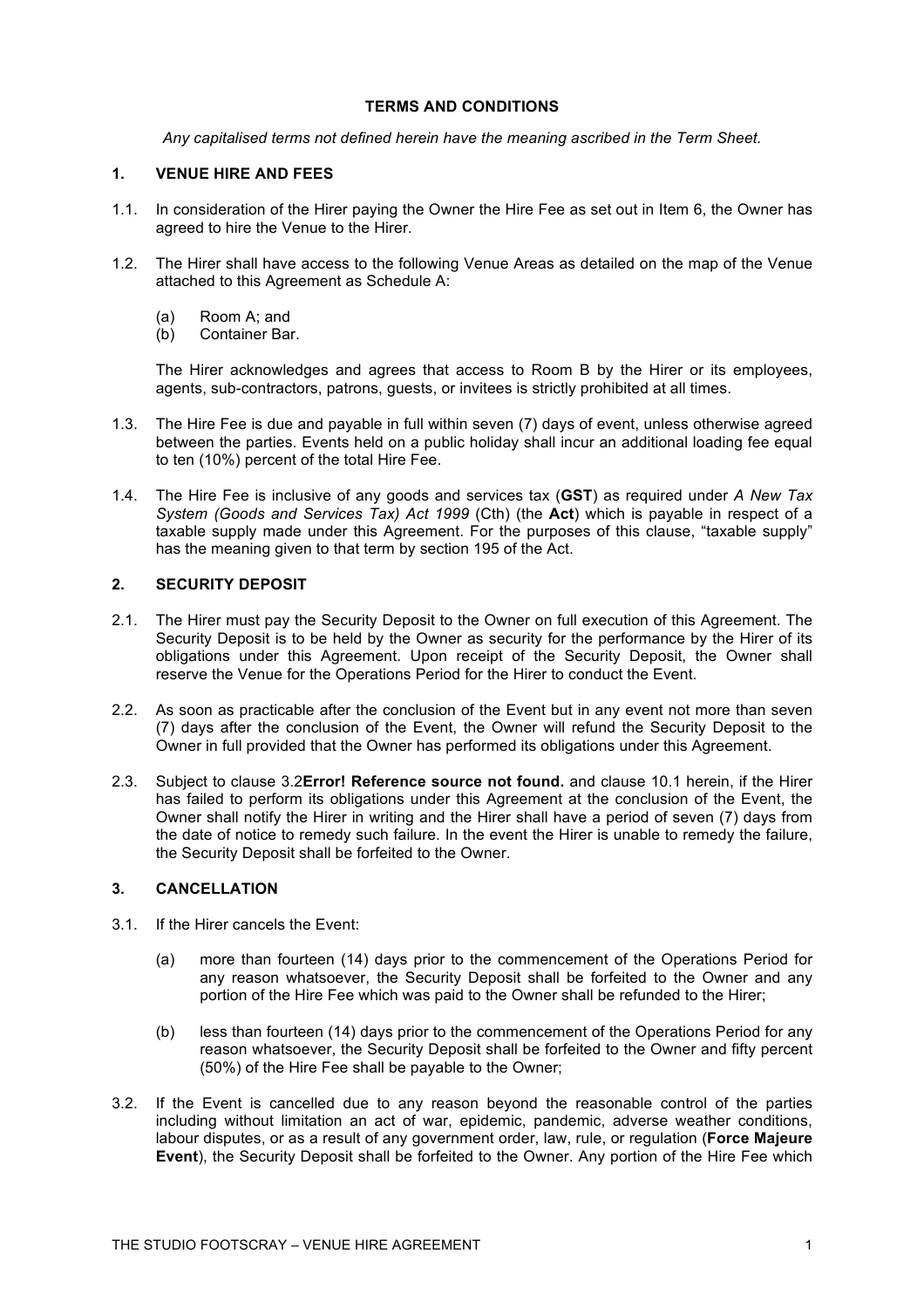was paid to the Owner by the Hirer as at the date of cancellation due to a Force Majeure Event shall be refunded to the Hirer.

- 3.3. Notwithstanding the foregoing, if the Hirer wishes to cancel the Event prior to the commencement of the Operations Period or if the Event is cancelled due to a Force Majeure Event, the parties may negotiate in good faith to amend the dates of the Event and Operations Period (the **Postponed Event**). Any payments made by the Hirer shall be retained by the Owner and applied towards payments due in respect of the Postponed Event. If the parties fail to agree to the Postponed Event within seven (7) days from the date Hirer notifies Owner of such cancellation, the Owner may immediately terminate this Agreement without any liability and the Security Deposit shall be forfeited to the Owner.
- 3.4. The Owner may terminate this Agreement at any time without liability upon notice in writing to the Hirer if the Hirer commits a material breach of this Agreement and fails to rectify such breach within seven (7) days from the date of notice. In the event that the Owner terminates this Agreement due to a material breach by the Hirer, the Security Deposit shall be forfeited to the Owner.

### **4. TICKETING**

- 4.1. The Owner hereby grants to the Hirer the exclusive right to organise, arrange and have sole care and conduct for all ticketing activities for the Event held at the Venue. Notwithstanding, the Hirer may grant the Owner the right to sell tickets to the Event directly through the Venue or via the Venue's website provided that any and all revenue derived from the ticketing activities for the Event shall be remitted directly to the Owner (less GST).
- 4.2. Each party will be solely liable and responsible for any GST applicable to the supply of tickets and hereby indemnifies and holds harmless the Owner, its agents and any related or associated companies from and against all actions, claims, demands, costs and expenses actually incurred by that party, its agents and any related or associated companies, in respect of any unpaid GST.

# **5. OBLIGATIONS OF THE PARTIES**

- 5.1. The Owner undertake and agrees to:
	- (a) meet all costs and expenses incurred by any utility, authority, or company in relation to the provision of electricity, gas and water and all costs and expenses which relate to cleaning the Venue or in respect of consumables such as light bulbs, toilet paper, hand towels and soap;
	- (b) provide sound equipment and ensure such sound equipment is in good working order prior to and during the Event;
	- (c) liaise with the Hirer and all suppliers of the Hirer throughout the Operations Period to ensure they have adequate access to the Venue; and
	- (d) at the commencement of the Operations Period, ensure the Venue is clear of any preexisting items that do not relate to, or assist the Owner to set up the Event, at the Venue.
- 5.2. The Hirer will:
	- (a) **ensure that the venue is left in the same condition that it was in prior to the Event;**
	- (b) comply with the reasonable directors of the Owner;
	- (c) comply with all laws (including occupational health and safety laws), regulations and government or regulatory orders which apply to the Venue or the Event;
	- (d) not attempt in any way to modify or physically tamper with any aspect of the Venue;
	- (e) make the necessary arrangements for, and be liable for the cost of: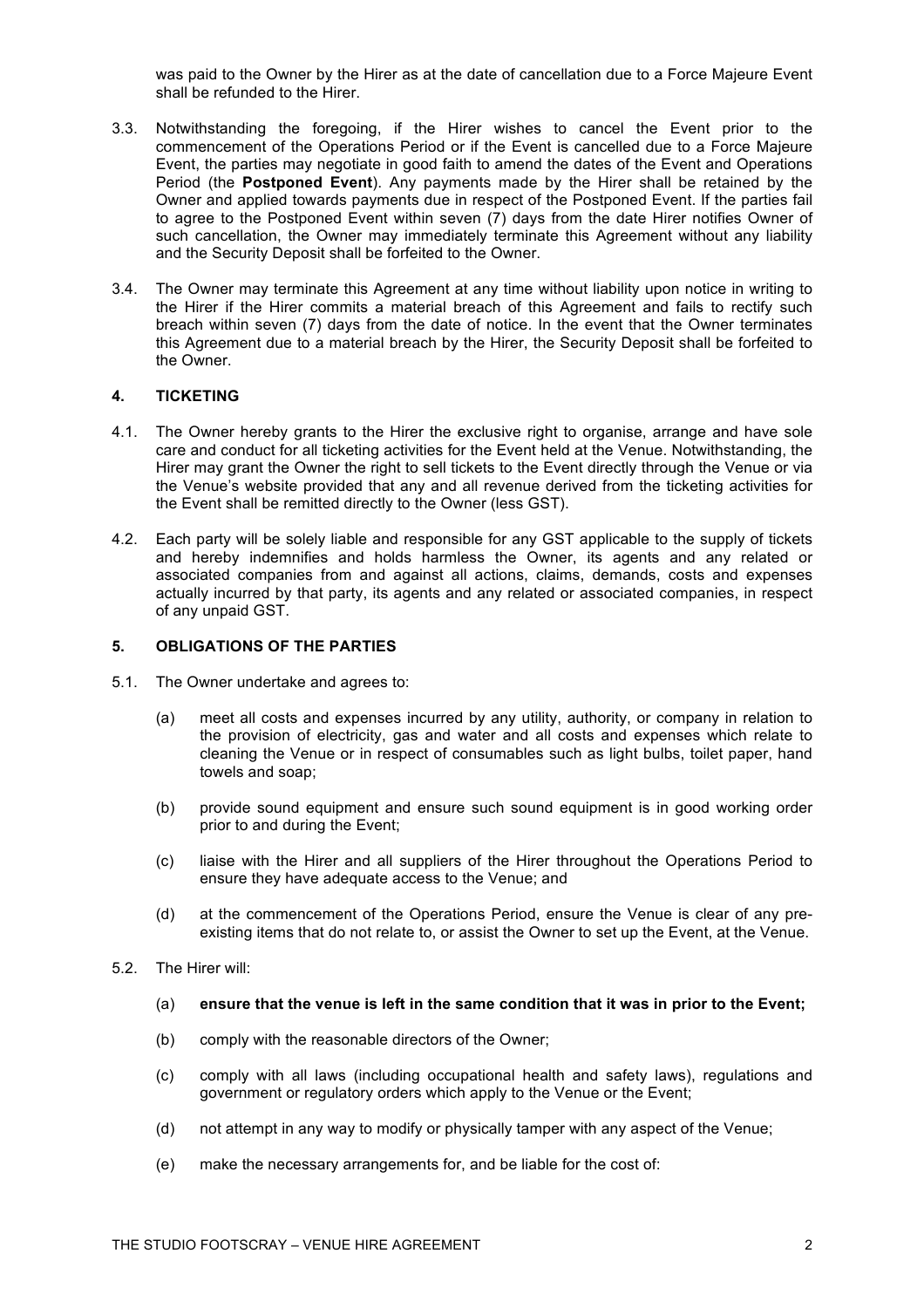- (i) any council licences or permits specifically required for the Event;
- (ii) security in relation to running the Event;
- (iii) all technical staff required for the Event;
- (f) at its own cost and expense,
	- (i) remove all waste and other rubbish from the Venue;
	- (ii) install and remove all other lighting, décor, tables, seating, and any other equipment necessary for the proper conduct of the Event;
- (g) ensure all electrical equipment brought into the Venue is safe and will not overload electrical boards; and
- (h) take reasonable steps to ensure that its employees, agents, patrons, guests and invitees shall comply with the obligations contained in this clause 5.2.

### **6. FOOD AND LIQUOR**

- 6.1. The Hirer is entitled to provide any food and/or beverages as part of the Event at the Hirer's sole cost and expense. The Hirer shall be liable for any food standard requirements.
- 6.2. In the event alcohol is to be sold or served at the Event, the Owner shall be liable for obtaining and maintaining an appropriate liquor licence for the Venue and the duration of the Event. The Hirer must comply with the terms of the liquor licence and any applicable liquor laws at all relevant times. Under no circumstances is alcohol to be served to any person at the Venue who is under 18 years of age.
- 6.3. The Hirer and each of its patrons, guests, or invitees must only consume alcohol in the permitted area, as indicated on the map of the Venue Areas attached to this Agreement as Schedule A.
- 6.4. At the Hirer's written request, the Owner shall provide staff trained in the responsible service of alcohol (**RSA**) for the proper and efficient running of the Container Bar. If the Hirer elects to provide its own staff for the proper and efficient running of the Container bar, the Hirer warrants that each person serving alcohol shall have a valid RSA certificate and must provide a copy of such certificate to the Venue not less than seven (7) days before the Event.
- 6.5. The Hirer acknowledges and agrees that smoking is strictly prohibited in any part of the Venue at any time.

# **7. WARRANTIES**

- 7.1. The Owner warrants and represents that:
	- (a) the Owner has the right to grant the Hirer access to and the rights in the Venue set out in this Agreement;
	- (b) the Venue, including without limitation its facilities, fittings, and fixtures, is in all material respects in good condition and repair, free from any defects and is suitable for conducting the Event;
	- (c) it holds and maintains, and will continue to hold and maintain, valid and comprehensive public liability and any other relevant insurance policy in respect of the Venue; and
	- (d) the Hirer's use of the Venue to conduct the Event will not violate any applicable laws or regulations.

## **8. LIABILITY AND INDEMNITY**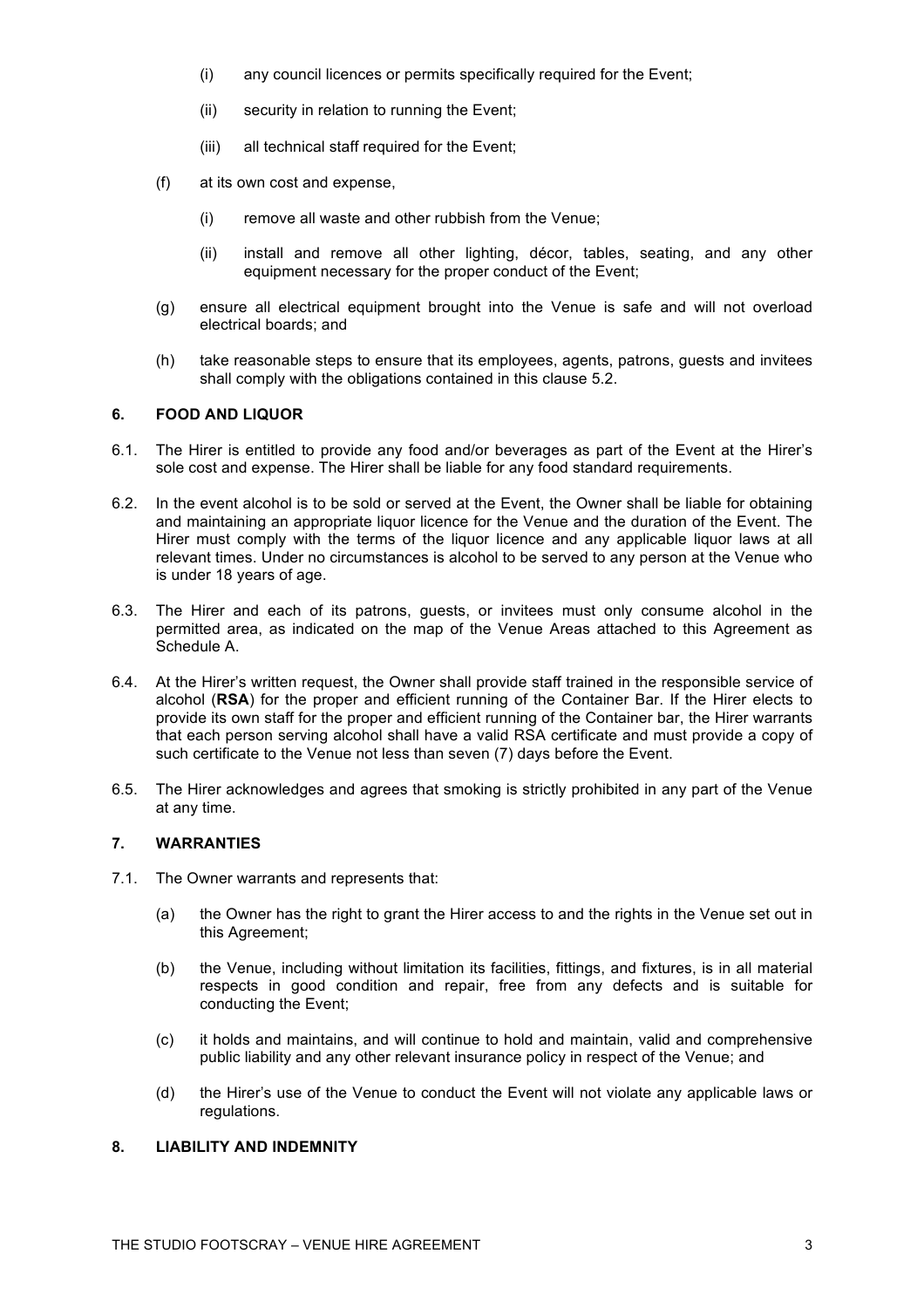8.1. The Hirer occupies the Venue and enters and uses the Venue at the Hirer's own risk. The Hirer hereby releases the Owner and its employees, agents and contractors to the full extent permitted by law from all claims and demands of any kind and from all liability which may arise from or in connection with (i) breach by the Hirer of any warranty, representation or obligation under this Agreement (ii) any failure by the Hirer, its patrons, guests, or invitees to comply with any relevant law or regulations; or (iii) accident or negligence of any kind for damage to property or injury to any person in the Venue arising from the use of the Venue by the Hirer, its patrons, guests or invitees, which was not caused by the negligence of the Owner and did not arise from a breach of any term or warranty contained in this Agreement.

### **9. INSURANCE**

9.1. The Hirer is responsible for obtaining and maintaining their own public liability insurance policy and any other required insurances or licences noting the interests of the Owner and the Venue and must provide the Owner with a certificate of currency for product and public liability insurance coverage upon written request.

## **10. MAINTENANCE OF FACILITIES**

- 10.1. The Hirer must keep the Venue in a thoroughly clean and tidy condition and ensure that the Venue is in substantially the same condition at the end of the Operations Period as at the commencement of the Operations Period, subject to reasonable wear and tear.
- 10.2. If there is any damage to the Venue during the Operations Period, the Owner may withhold all or part of the Security Deposit to cover the cost of those repairs or replacements. The Hirer acknowledges and agrees that the Hirer's liability in respect of such damage is not limited to the Security Deposit.

# **11. VENUE ACCESS**

- 11.1. Any duly authorised representative of the Owner will at all times have full and free access to all parts of the Venue provided that such access does not conflict with the exclusive right to the Venue granted to the Hirer or interfere with the Hirer's use of the Venue during the Operations Period.
- 11.2. The Hirer may deliver equipment and other goods to the Venue from Monday to Thursday, provided that the Hirer notifies the Owner at least 24-hours prior to delivery. At the conclusion of the Event, the Hirer may store equipment and other goods at the Venue provided that such equipment and/or other goods are collected within three (3) business days, unless otherwise agreed in writing between the parties.
- 11.3. The Hirer acknowledges and agrees that the Owner shall not be liable at any stage for any loss or damage to equipment or other goods delivered to the Venue by the Hirer.

## **12. DIRECTIONS OF FIRE & OTHER AUTHORITIES**

12.1. The Hirer must comply with any directions given by a duly authorised representative of the Owner or by or on behalf of any competent authority including but not limited to Victorian Fire and Emergency Services, Victorian Police and any other authority concerned with public health or safety.

#### **13. MISCELLANEOUS**

- 13.1. This Agreement is personal to the Hirer and the Hirer may not assign, transfer or novate its rights under this Agreement without the prior written consent of the Owner which the Owner may withhold in its sole discretion.
- 13.2. Any variation, or purported variation to this Agreement will not be binding and will be of no effect unless in writing and signed by both parties.
- 13.3. If any clause of this Agreement (whether in whole or part) is held to be invalid, illegal or unenforceable, then such clause (or relevant part thereof) will be severed from this Agreement and will not affect the continued operation of the remaining provisions of this Agreement and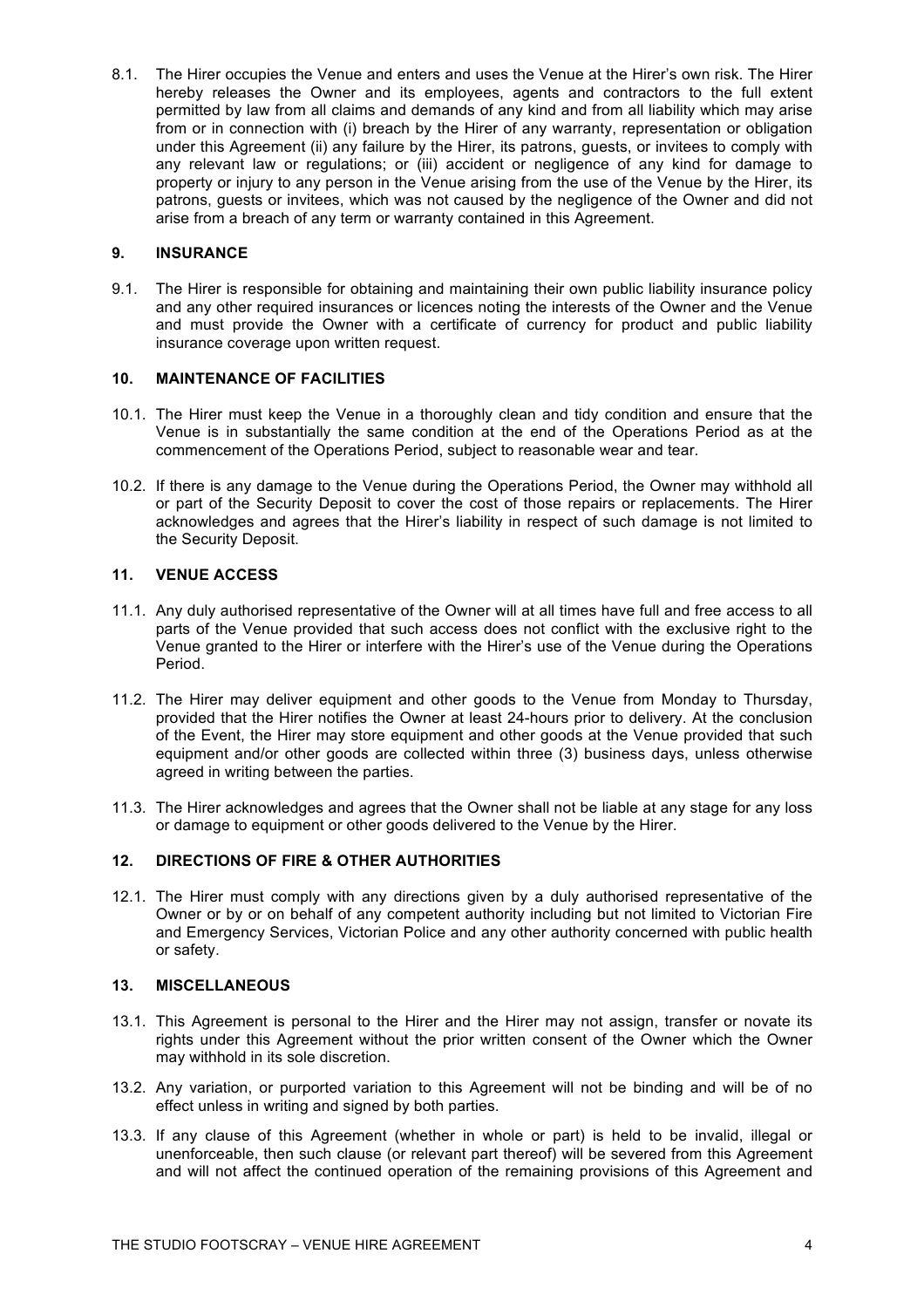the parties agree that they will (where necessary) negotiate in good faith to replace the invalid, illegal or unenforceable clause.

- 13.4. This Agreement is governed by the laws in force in the State of Victoria, Australia and the parties submit to the exclusive jurisdiction of the courts of that State. The parties submit to the non-exclusive jurisdiction of the courts of the Victoria in Australia in respect of any proceedings in connection with this Agreement.
- 13.5. This Agreement constitutes the entire agreement between the Owner and the Hirer and supersedes and merges all prior agreements, representations or other understandings, written or oral, between the parties.
- 13.6. Any notice required by a party under the Agreement must be sent to the email address set out in Item 1 of the Term Sheet (or other email address notified to the other party in writing). A notice sent by email is deemed to be given at the date and time the sender's email server confirms the successful delivery of the email to the other party and the sender must retains evidence in respect of the same.
- 13.7. This Agreement can be executed by electronic communications and in any number of counterparts and all such counterparts taken together will constitute one instrument. Each party can transmit to each other party's nominated email address a facsimile scan of the signature page of the Agreement executed by the sending party, in portable document format, which can be affixed by the receiving party to the final terms of this Agreement as evidence of the sending party's execution of this Agreement. The process above will constitute valid writing and signing this Agreement.